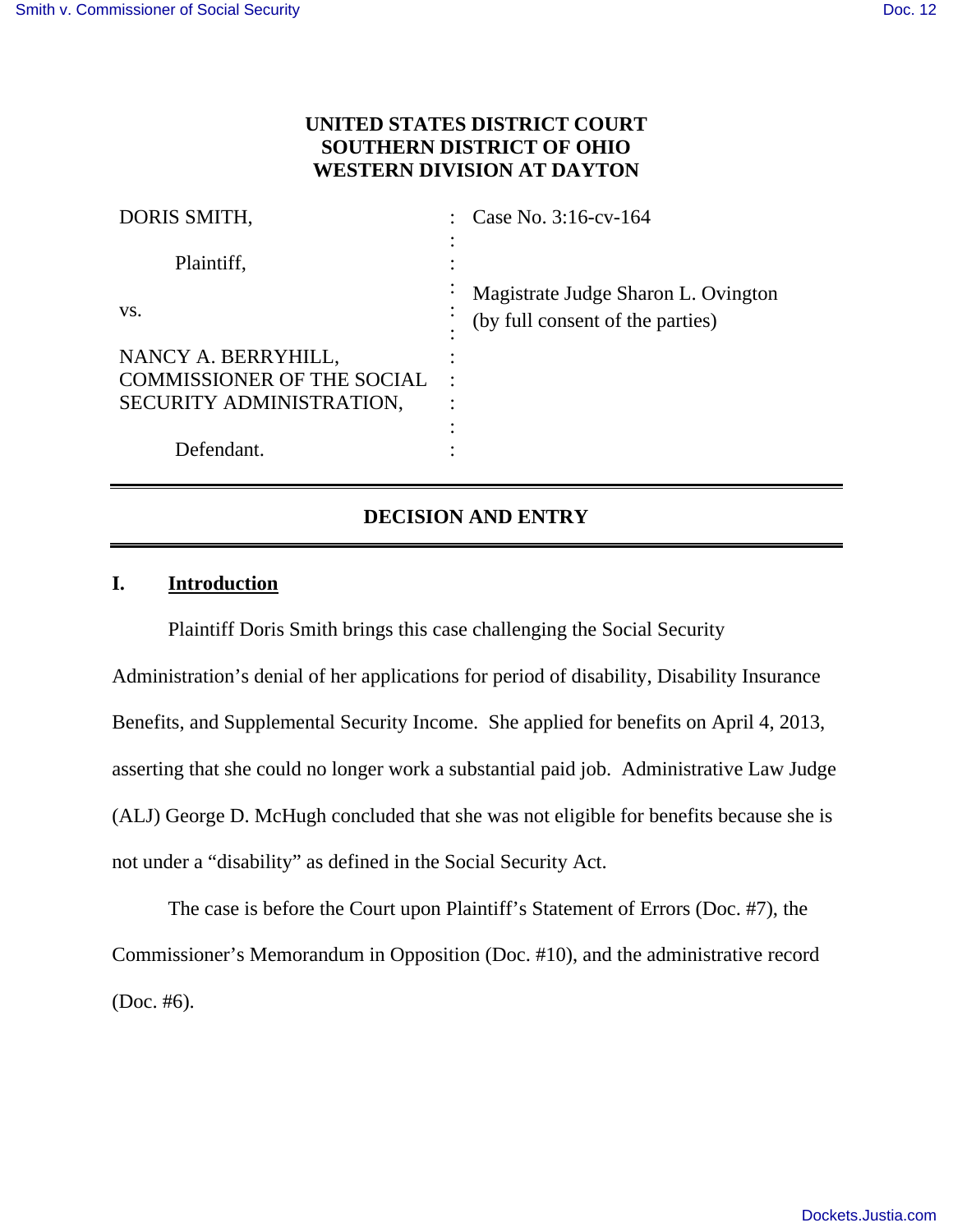Plaintiff seeks a remand of this case for payment of benefits or, at a minimum, for further proceedings. The Commissioner asks the Court to affirm ALJ McHugh's nondisability decision.

#### **II. Background**

Plaintiff asserts that she has been under a "disability" since October 1, 2012. She was fifty-one years old at that time and was therefore considered a person "closely approaching advanced age" under Social Security Regulations. *See* 20 C.F.R. §§ 404.1563(d), 416.963(d). She has a limited education. *See id.* §§ 404.1564(b)(3),  $416.964(b)(3).<sup>1</sup>$ 

# **A. Plaintiff's Testimony**

Plaintiff testified at the hearing before ALJ McHugh that she cannot work because her feet swell up and hurt. (Doc. #6, *PageID* #102). As a result, she has trouble walking. *Id.* at 80. Additionally, she is always tired and out of breath. *Id*. Her doctors believe that her feet problems, tiredness, and shortness of breath may be due to a lack of circulation. *Id.* at 102. On the Monday before the hearing she found out that she is supposed to have surgery because her "artery's like 90 percent clogged." *Id.* at 103.

Plaintiff has experienced breathing problems for two to three years. *Id.* at 80. She explained, "if I walk or do anything, I'm just out of breath." *Id*. She has to walk up two steps to go into her house and they bother her if she does this a lot. *Id.* at 83. As a result, "I try to avoid them at all cost[s]." *Id*. She has an inhaler but she does not use it very

 $1$  The remaining citations will identify the pertinent Disability Insurance Benefits Regulations with full knowledge of the corresponding Supplemental Security Income Regulations.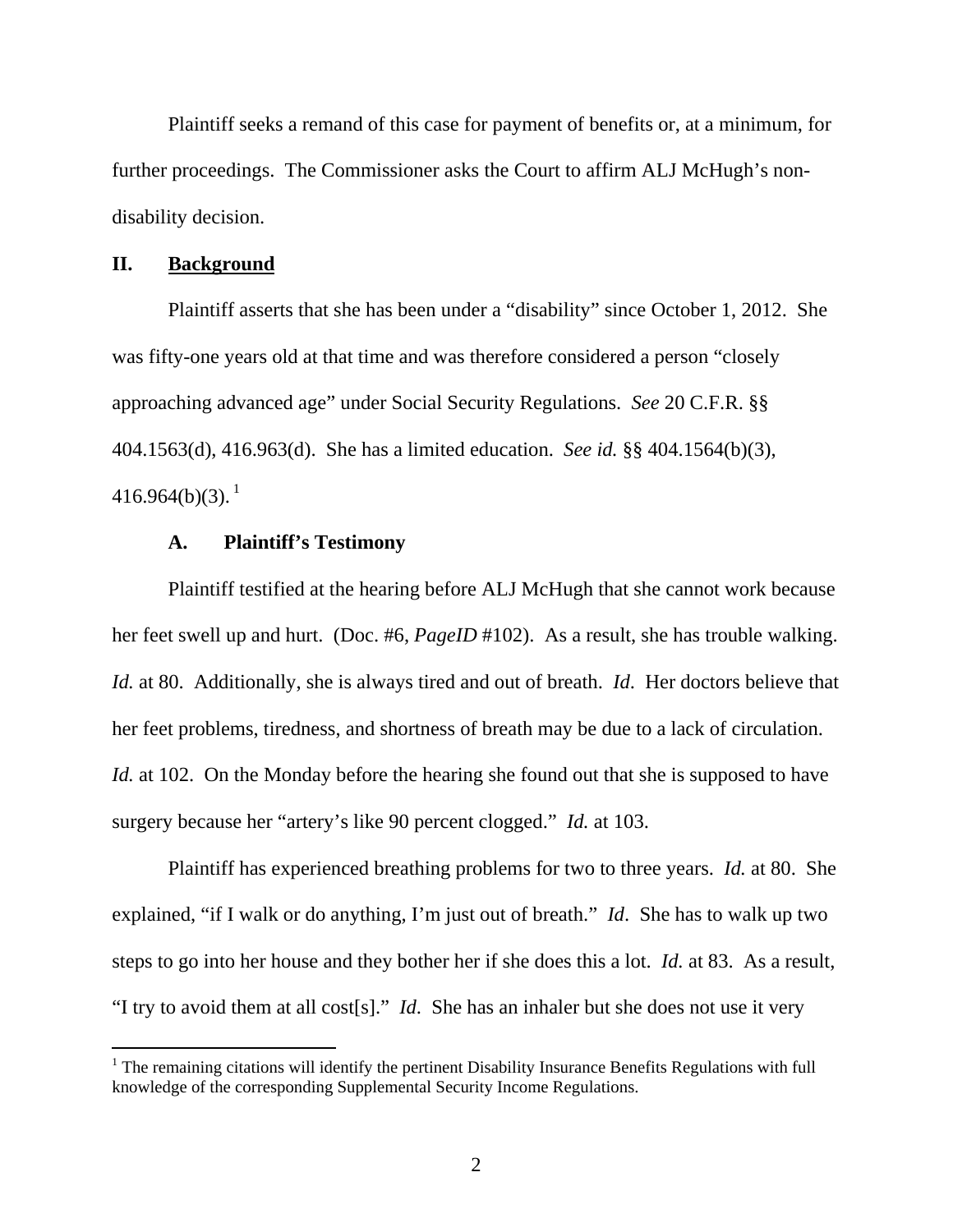often. *Id.* at 81. She uses it about once per month, mostly in the winter. *Id.* at 82. Smoke, dust, fumes, and strong smells all bother her. *Id*.

She smokes less than one pack a day. *Id*. She has tried to quit smoking several times. *Id.* at 106. She has been hypnotized and tried Chantix but neither helped. *Id*. She wants to try the patches if her insurance approves them. *Id*.

Plaintiff has had back pain for over ten years, but it started getting worse two years before the hearing. *Id.* at 85. She described the pain as "like a toothache in my back[.]" *Id*. She always has pain in her lower back and sometimes has pain in her upper back. *Id.* at 85-86. Sometimes the pain goes down her right leg. *Id.* at 86. On a scale from one to ten, her pain is about seven on an average day. *Id.* at 86-87. She uses a heating pad and ice on her back to help with the pain. *Id.* at 89. When the swelling in her feet goes down, she is supposed to start physical therapy for her back. *Id*.

Plaintiff has trouble bending at the waist and twisting. *Id.* at 87. If she tries to stand and wash dishes, her back pain increases. *Id*. She does not vacuum and must have help doing laundry. *Id*. She also has difficulty walking. *Id.* at 88. When she broke her pelvis, she was prescribed and used a walker. *Id*. She had not used it in two years. *Id*.

Plaintiff has type II diabetes. *Id.* at 89. She tests her blood sugar twice a day and uses two different kinds of insulin. *Id*. She has diabetic retinopathy and neuropathy in her hands and feet. *Id.* at 90. Her hands are constantly numb. *Id*. She does not generally have pain in her feet except when she lifts them up, "it feels like needles shooting." *Id*. She has these shooting pains every night when she goes to bed. *Id.* at 106. She feels nauseous or vomits daily. *Id.* at 90. She takes a pill that stops her from vomiting. *Id*.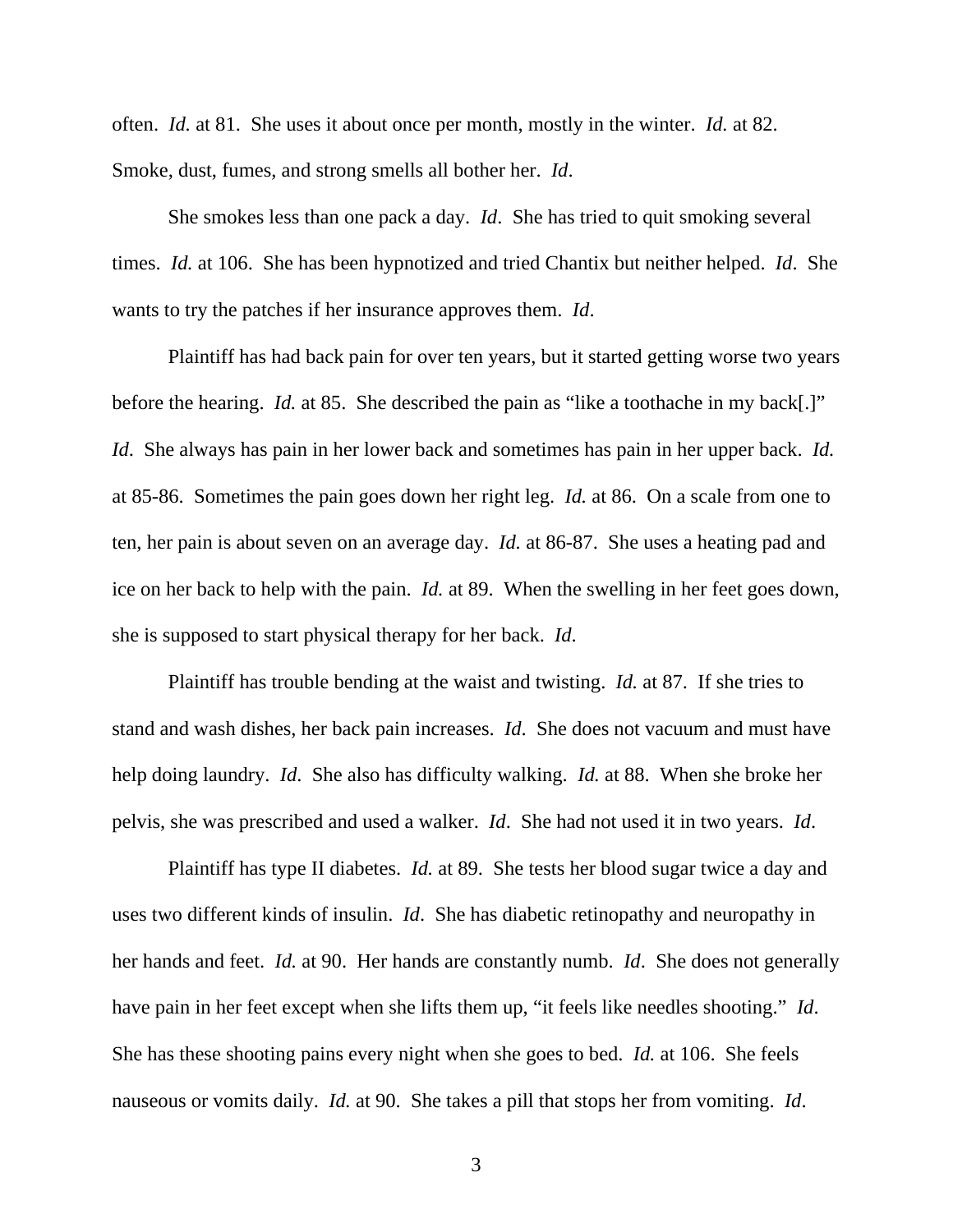Plaintiff has depression that began three or four years before the hearing. *Id.* at 91. She does not want to be around people and cries a lot. *Id*. She spends most of her time sitting in her bedroom. *Id*. Her grandchildren come in and out sometimes. *Id.* at 93. She does not like crowds. *Id*. She only leaves home to go to the grocery store. *Id*. She used to go to church but does not anymore. *Id*. Dr. Menendez prescribes her medication— Elavil. *Id.* at 94. It has calmed her down and made her less anxious. *Id.* at 95. However, it makes her feel tired. *Id*. She saw a therapist for a brief period before she broke her pelvis but did not go back after. *Id.* at 94.

Plaintiff also has difficulty concentrating. *Id.* at 92. She is able to watch a thirty minute television show without too much trouble. *Id*. She has short-term memory problems and sometimes gets confused about making decisions. *Id.* at 99.

Plaintiff lives in a house with her two granddaughters and adult son. *Id.* at 75. She has a driver's license and drives approximately once a week, normally to the store. *Id.* If she drives for too long, it hurts her back and her right hand feels like it is asleep. *Id.* at 75-76. Plaintiff testified that she is able to walk a block before having to stop and rest. *Id.* at 97. She has difficulty lifting and carrying things. *Id.* at 98. She can pick up a gallon of milk but it is hard for her. *Id*. On her right hand, her ring finger and pinky finger are always numb. *Id*. Her left hand also goes numb but it is not as bad as her right hand. *Id*. She also had trouble reaching overhead. *Id*. She can do it but she tries to avoid it. *Id.* at 98-99.

During a typical day, Plaintiff wakes up around 7:30, makes coffee, and watches television shows on her computer in her bedroom. *Id.* at 100. A little later, she usually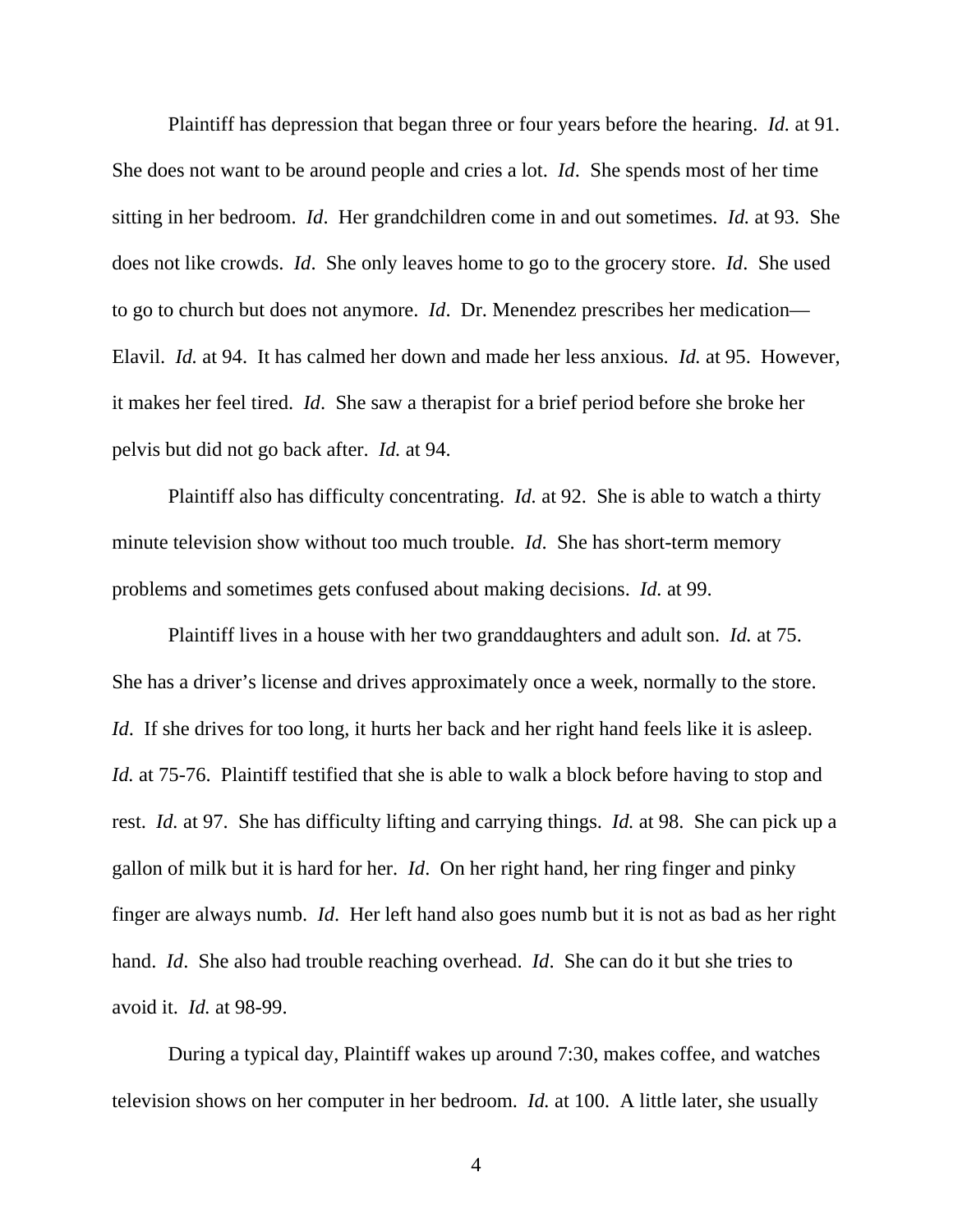makes more coffee and continues to watch TV until she gets hungry. *Id*. Then she makes something to eat, usually in the microwave, and watches cooking shows. *Id*. When her granddaughters get home from school, she checks if they are hungry and then they usually go play with a neighbor until their bedtime. *Id.* at 101. She does not go outside during allergy season. *Id*. But, when the weather is nice, she sometimes sits outside in the shade. *Id.* at 101-02.

#### **B. Medical Opinions**

### **i. Carlos Menendez, M.D.**

Dr. Menendez, Plaintiff's treating physician, completed two assessments. On May 3, 2013, he noted Plaintiff's diagnoses include COPD, type 2 diabetes with peripheral neuropathy, osteoarthritis of multiple joints, Dupuytren's contracture of right hand, frozen right shoulder, and anxiety. *Id.* at 384. He indicated she has had all of the conditions for several years. *Id.* She requires medications daily; she should continue to have periodic medical evaluations at his office; and "she would benefit from care from physical therapy and pulmonologist." *Id.* Dr. Menendez opined that Plaintiff has no limitations with sitting. *Id.* at 385. However, she is unable to stand for over twenty minutes; walk for longer than one block; or lift, push, or pull more than ten pounds. *Id.* She is not able to stoop, crawl, or climb ladders. *Id.* As a result of her lung disease, she is not able to tolerate temperature extremes, strong odors, or dusty/smoky environments. *Id.* Additionally, she has poor memory and concentration. *Id.*

On June 13, 2014, Dr. Menendez completed a medical impairment questionnaire. *Id.* at 898. He indicated that Plaintiff's symptoms include exertional dyspnea; arthralgias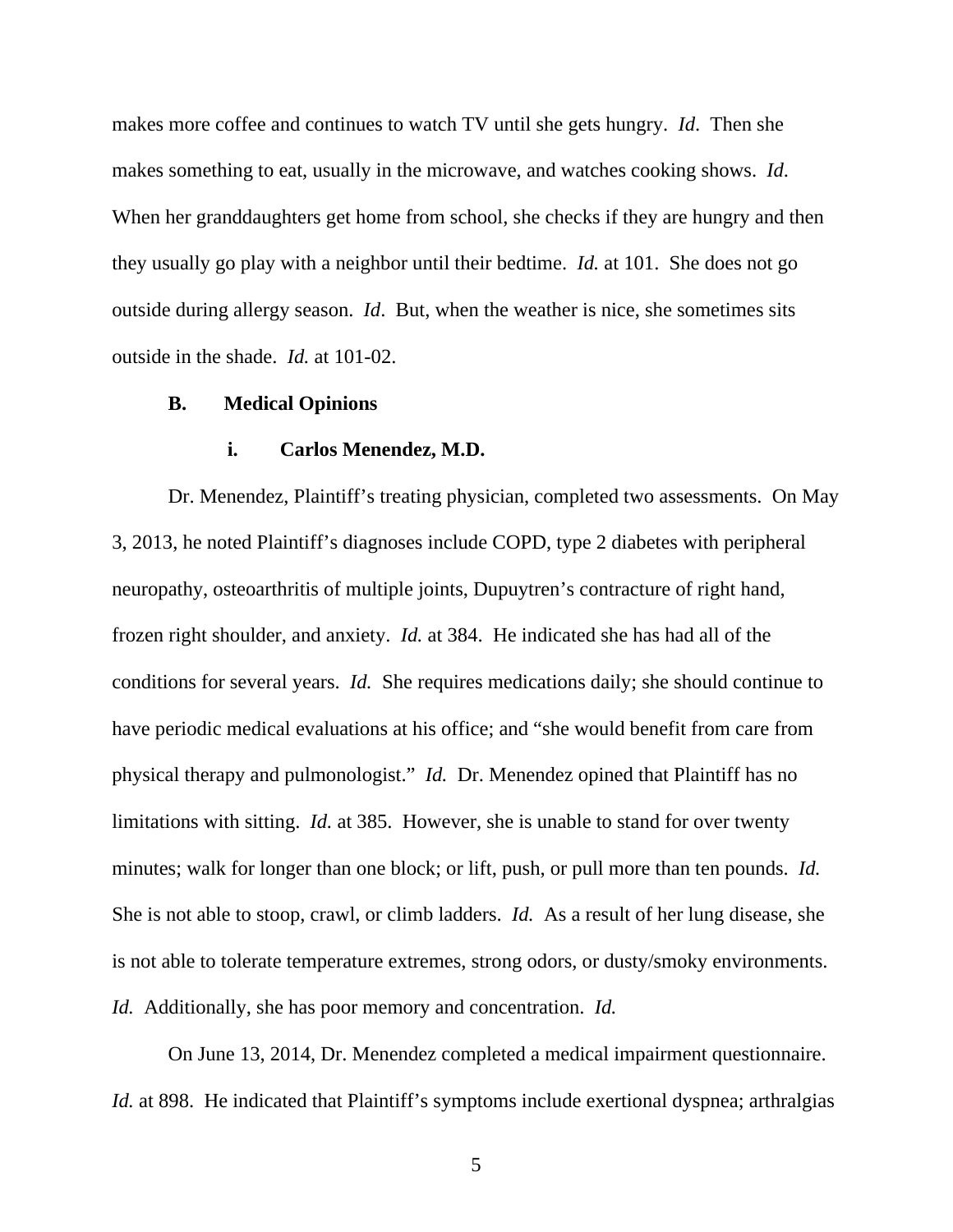in her neck, lower back, hands, feet, and ankles; numbness in her hands and feet; and tingling in her hands. *Id.* And, "She has difficulty grasping particularly with dominant right hand." *Id.* He opined that Plaintiff could stand for fifteen minutes at one time, sit for thirty minutes at one time, and work for less than one hour per day. *Id.* She can occasionally lift five pounds and can frequently lift no weight. *Id.* She can occasionally bend, manipulate with her left hand, and raise her left arm over shoulder level. *Id.* at 898-99. She can never stoop, balance, manipulate with her right hand, or raise her right arm over shoulder level. *Id.* He indicated that her pain is severe. *Id.* at 899. She has a significant problem with anxiety and/or depression which would markedly limit her ability to withstand the stresses and pressure of ordinary work activity. *Id.*

### **ii. Michael Lehv, M.D., & Venkatachala Sreenivas, M.D.**

Dr. Lehv reviewed Plaintiff's records on June 7, 2013. *Id.* at 134-48. He opined Plaintiff could lift, carry, push, and/or pull twenty pounds occasionally and ten pounds frequently. *Id.* at 142. She could stand and/or walk for six hours in an eight-hour day and sit for six hours. *Id.* She could frequently climb ramps/stairs, crouch, or crawl. *Id.* She can never climb ladders, ropes, or scaffolds. *Id.* She can occasionally reach overhead with her right upper extremity. *Id.* at 143. She should avoid concentrated exposure to fumes, odors, dusts, gases, poor ventilation, etc. *Id.* He concluded that she is not under a disability. *Id.* at 147.

On October 10, 2013, Dr. Sreenivas reviewed Plaintiff's records. *Id.* at 166-80. She confirmed a majority of Dr. Lehv's assessment. However, she limited Plaintiff to occasional pushing or pulling with her right upper extremity due to the limitation of her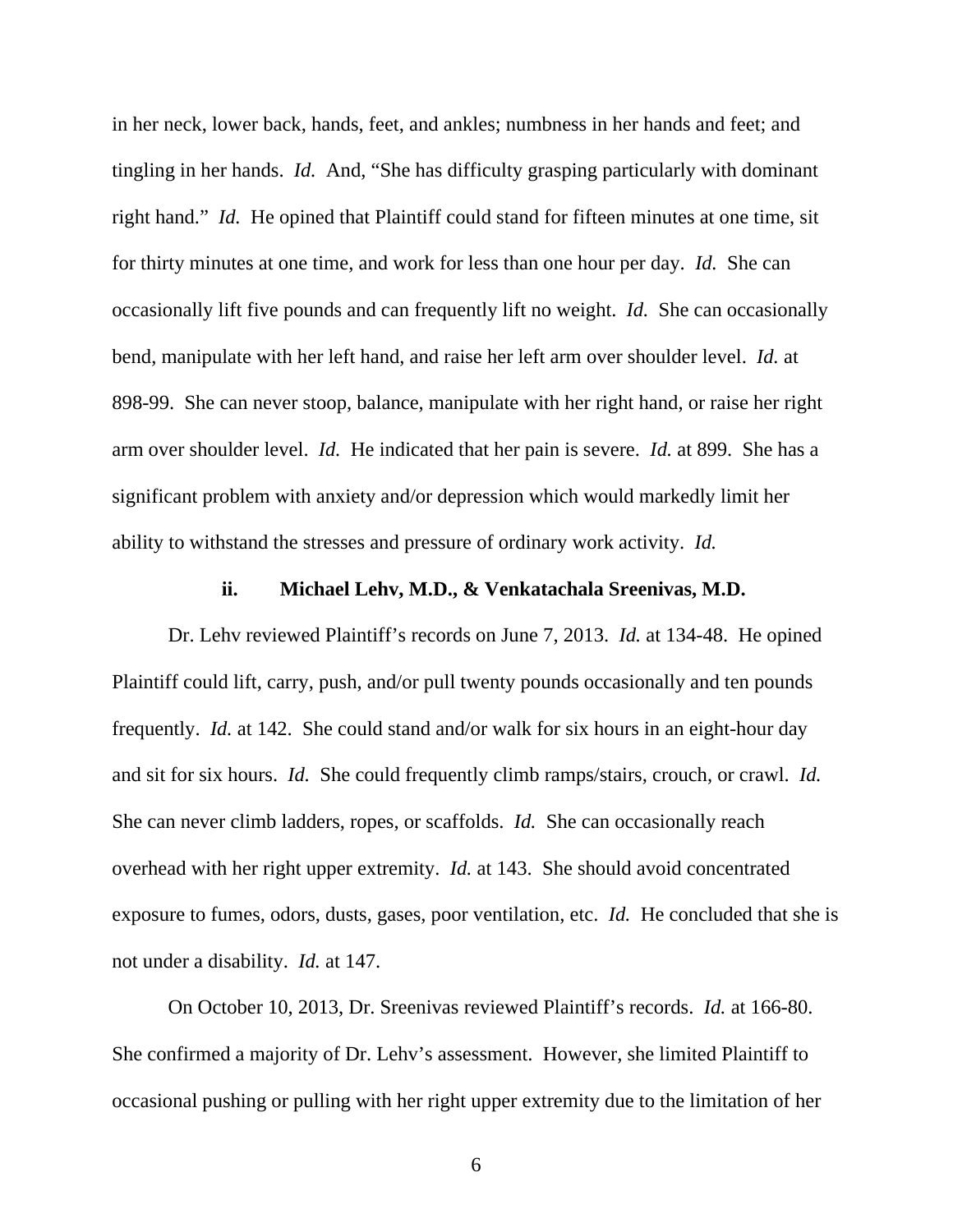shoulder movement. *Id.* at 174. In addition, Plaintiff can frequently stoop and kneel and never crawl. *Id.* She has no limitation in her ability to crouch. *Id.*

## **III. Standard of Review**

The Social Security Administration provides Disability Insurance Benefits and Supplemental Security Income to individuals who are under a "disability," among other eligibility requirements. *Bowen v. City of New York,* 476 U.S. 467, 470 (1986); *see* 42 U.S.C. §§ 423(a)(1), 1382(a). The term "disability"—as defined by the Social Security Act—has specialized meaning of limited scope. It encompasses "any medically determinable physical or mental impairment" that precludes an applicant from performing a significant paid job—i.e., "substantial gainful activity," in Social Security lexicon. 42 U.S.C. §§ 423(d)(1)(A), 1382c(a)(3)(A); *see Bowen,* 476 U.S. at 469-70.

Judicial review of an ALJ's non-disability decision proceeds along two lines: "whether the ALJ applied the correct legal standards and whether the findings of the ALJ are supported by substantial evidence." *Blakley v. Comm'r of Soc. Sec.*, 581 F.3d 399, 406 (6th Cir. 2009); *see Bowen v. Comm'r of Soc. Sec*., 478 F.3d 742, 745-46 (6th Cir. 2007). Review for substantial evidence is not driven by whether the Court agrees or disagrees with the ALJ's factual findings or by whether the administrative record contains evidence contrary to those factual findings. *Gentry v. Comm'r of Soc. Sec.*, 741 F.3d 708, 722 (6th Cir. 2014); *Rogers v. Comm'r of Soc. Sec.*, 486 F.3d 234, 241 (6th Cir. 2007). Instead, the ALJ's factual findings are upheld if the substantial-evidence standard is met—that is, "if a 'reasonable mind might accept the relevant evidence as adequate to support a conclusion.'" *Blakley*, 581 F.3d at 407 (quoting *Warner v. Comm'r of Soc.*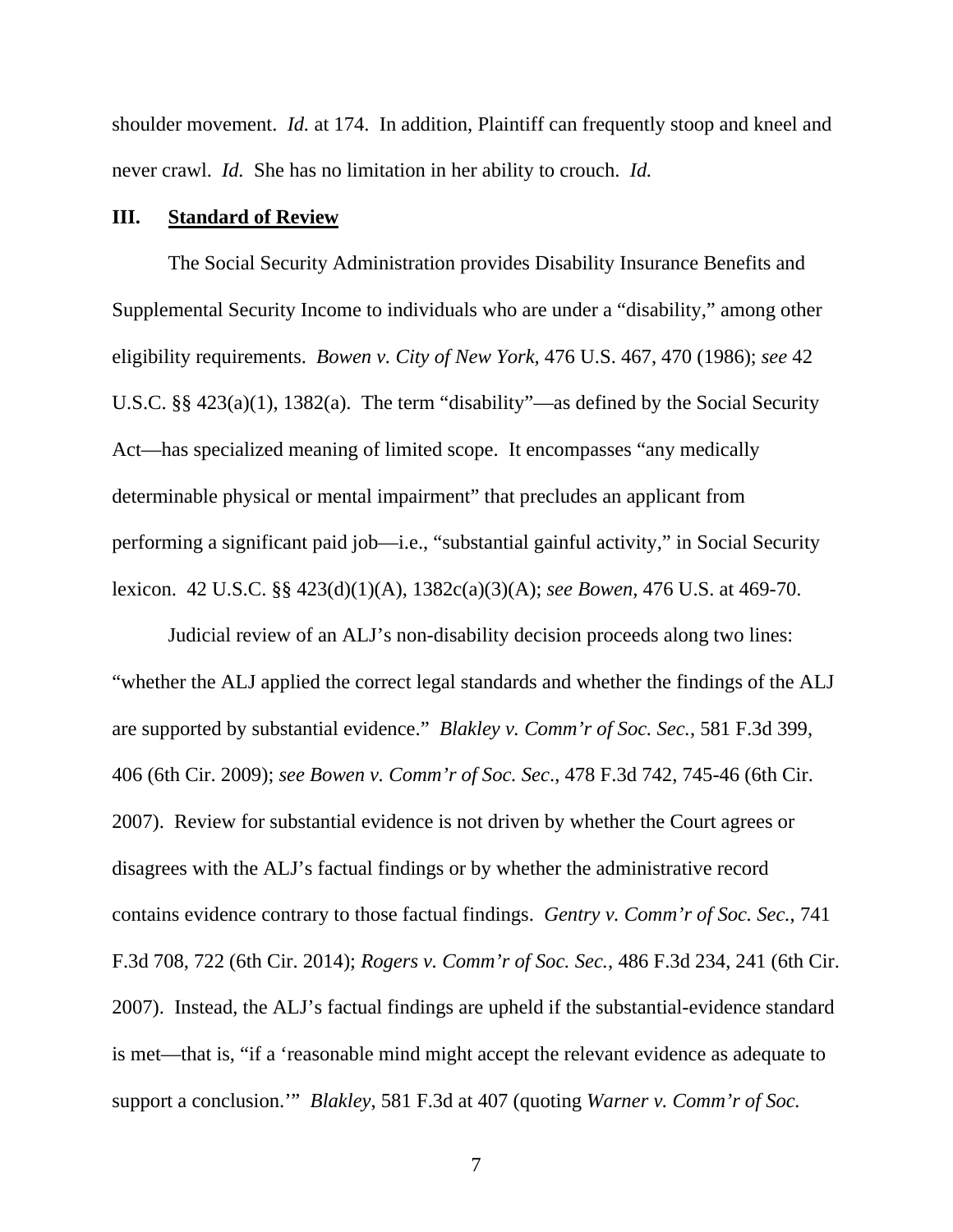*Sec.*, 375 F.3d 387, 390 (6th Cir. 2004)). Substantial evidence consists of "more than a scintilla of evidence but less than a preponderance …." *Rogers*, 486 F.3d at 241 (citations and internal quotation marks omitted); *see Gentry*, 741 F.3d at 722.

The other line of judicial inquiry—reviewing the correctness of the ALJ's legal criteria—may result in reversal even when the record contains substantial evidence supporting the ALJ's factual findings. *Rabbers v. Comm'r of Soc. Sec.*, 582 F.3d 647, 651 (6th Cir. 2009); *see Bowen*, 478 F.3d at 746. "[E]ven if supported by substantial evidence, 'a decision of the Commissioner will not be upheld where the SSA fails to follow its own regulations and where that error prejudices a claimant on the merits or deprives the claimant of a substantial right.'" *Rabbers*, 582 F.3d at 651 (quoting in part *Bowen*, 478 F.3d at 746, and citing *Wilson v. Comm'r of Soc. Sec.*, 378 F.3d 541, 546-47 (6th Cir. 2004)).

# **IV. The ALJ's Decision**

 As noted previously, it fell to ALJ McHugh to evaluate the evidence connected to Plaintiff's application for benefits. He did so by considering each of the five sequential steps set forth in the Social Security Regulations. *See* 20 C.F.R. § 404.1520. He reached the following main conclusions:

- Step 1: Plaintiff has not engaged in substantial gainful employment since October 1, 2012.
- Step 2: She has the severe impairments of chronic obstructive pulmonary disease (COPD); osteoarthritis of the lumbar spine; type II diabetes with peripheral neuropathy; Dupuytren's contracture of the right hand; frozen right shoulder; depression and anxiety; and nicotine abuse.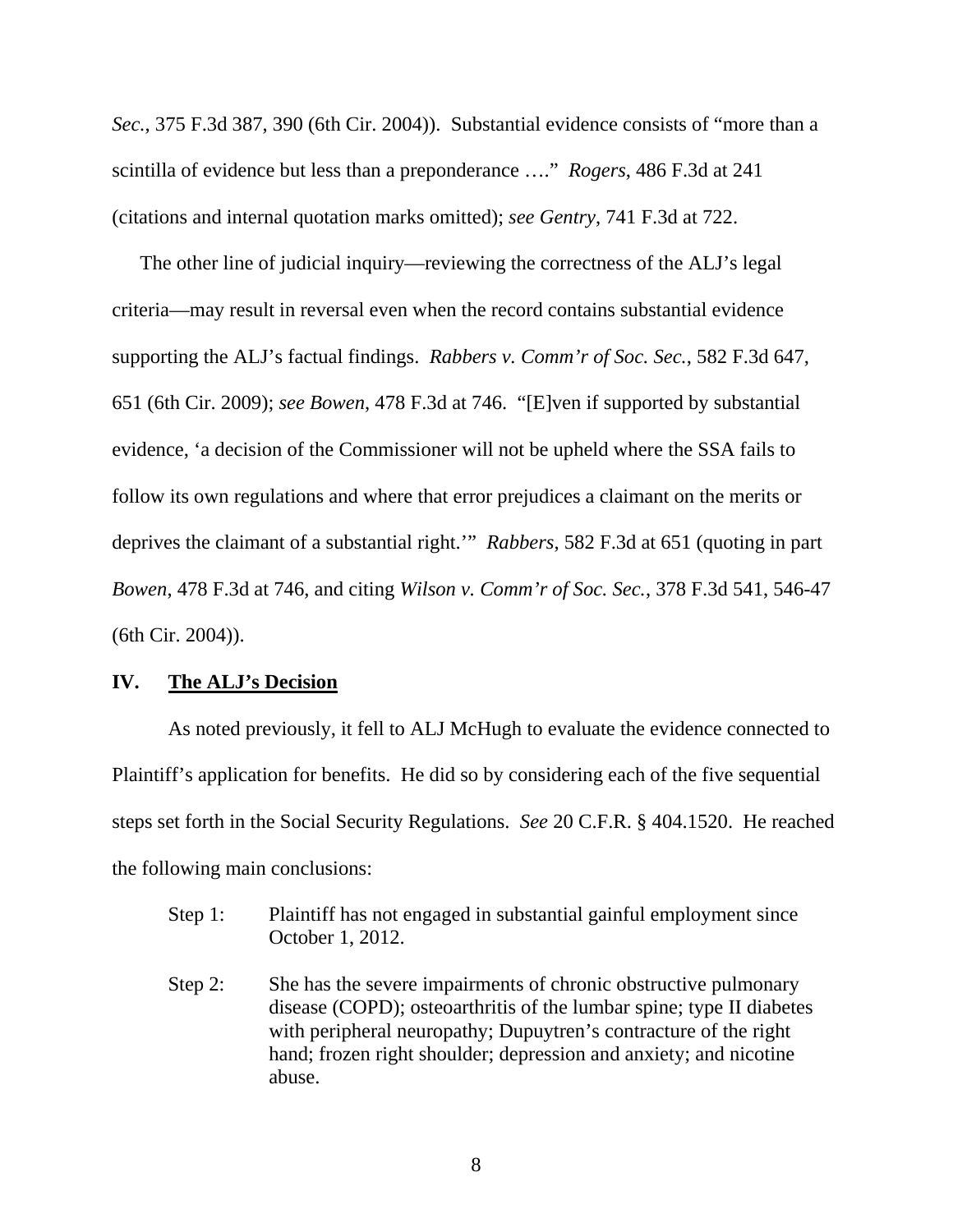- Step 3: She does not have an impairment or combination of impairments that meets or equals the severity of one in the Commissioner's Listing of Impairments, 20 C.F.R. Part 404, Subpart P, Appendix 1.
- Step 4: Her residual functional capacity, or the most she could do despite her impairments, *see Howard v. Comm'r of Soc. Sec*., 276 F.3d 235, 239 (6th Cir. 2002), consists of "light work … subject to the following limitations: (1) lifting and carrying up to 20 pounds occasionally and up to 10 pounds frequently, (2) walking or standing with normal breaks up to 4 hours, (3) sitting up to 6 hours, (4) occasional pushing and pulling with the dominant (right) arm, (5) occasional [use of] foot controls, (6) occasional overhead reaching with the dominant (right) arm, (7) frequent handling and fingering with the dominant (right) hand, (8) no climbing of ropes, scaffolds or ladders, (9) occasional stooping, kneeling and crouching, (10) no crawling, (11) occasional climbing of ramps and stairs, (12) no exposure to hazards such as unprotected heights or dangerous machinery, (13) no concentrated exposure to dust, odors, fumes or pulmonary irritants, (14) limited to simple, routine, and repetitive tasks, but not at a production rate pace or strict quota, (15) limited to a static work environment with few changes in the work setting, (16) a sit/stand option whereby the person can sit for 15minutes out of every hour standing, (17) in addition to normal breaks, off-task less than 5% of the day, and (18) no concentrated exposure to extreme temperatures."
- Step 4: She is unable to perform any of her past relevant work.
- Step 5: She could perform a significant number of jobs that exist in the national economy.

(Doc. #6, *PageID* #s 44-60). These main findings led the ALJ to ultimately conclude that

Plaintiff was not under a benefits-qualifying disability. *Id.* at 60.

## **V. Discussion**

Plaintiff contends that the ALJ failed to properly weigh the medical evidence of

record. She also asserts that the ALJ's hypothetical to the vocational expert lacks support

in the record. The Commissioner maintains that substantial evidence supports the ALJ's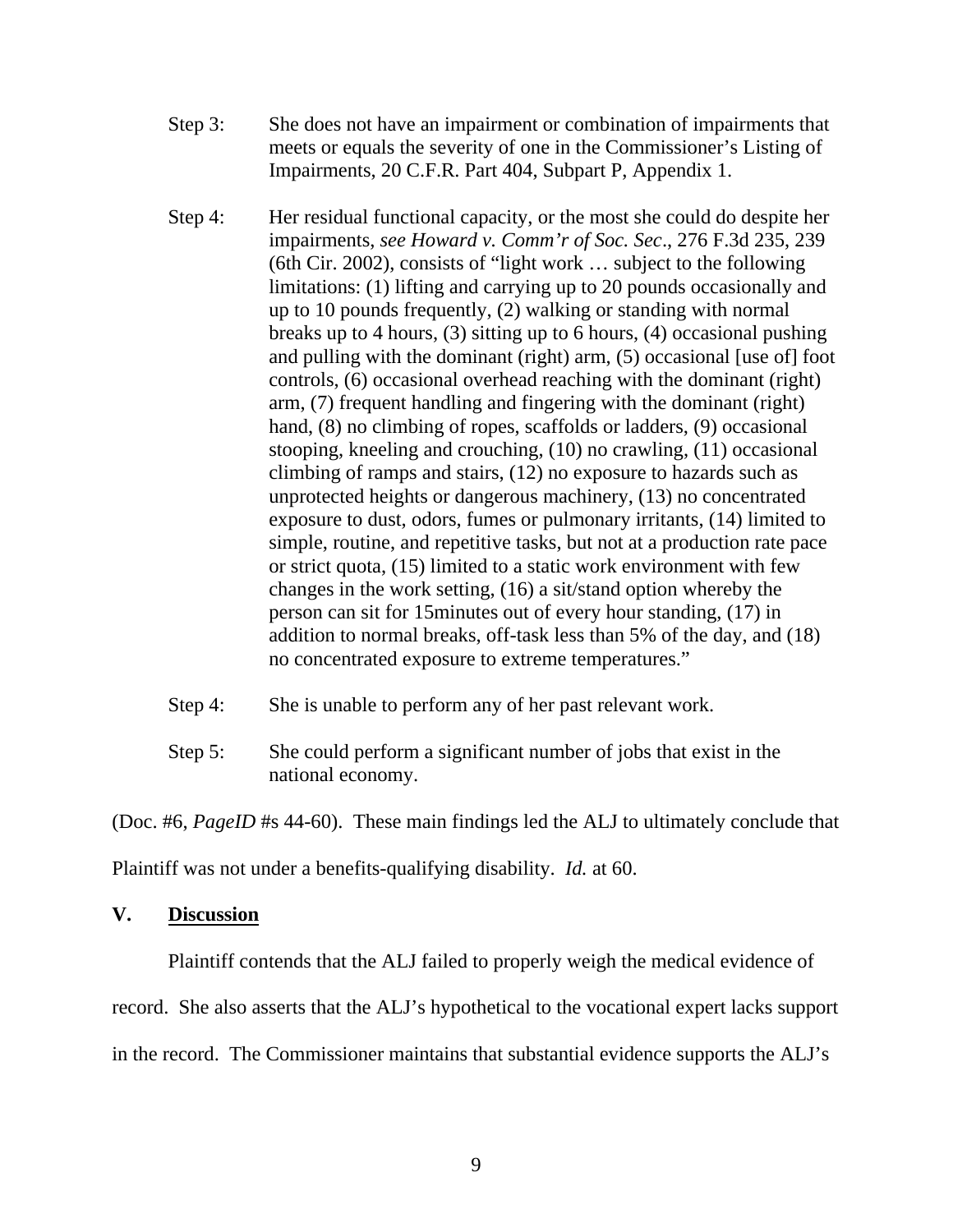evaluation of the medical evidence and the ALJ reasonably relied on the vocational expert's testimony.

## **A. Medical Opinions**

Social Security Regulations require ALJs to adhere to certain standards when weighing medical opinions. "Key among these is that greater deference is generally given to the opinions of treating physicians than to those of non-treating physicians, commonly known as the treating physician rule." *Rogers,* 486 F.3d at 242 (citations omitted). The rule is straightforward:

> Treating-source opinions must be given "controlling weight" if two conditions are met: (1) the opinion "is well-supported by medically acceptable clinical and laboratory diagnostic techniques"; and (2) the opinion "is not inconsistent with the other substantial evidence in [the] case record."

*Gayheart v. Comm'r of Soc. Sec.*, 710 F.3d 365, 376 (6th Cir. 2013) (quoting in part 20 C.F.R. § 404.1527(c)(2)); *see Gentry*, 741 F.3d at 723.

If the treating physician's opinion is not controlling, "the ALJ, in determining how much weight is appropriate, must consider a host of factors, including the length, frequency, nature, and extent of the treatment relationship; the supportability and consistency of the physician's conclusions; the specialization of the physician; and any other relevant factors." *Rogers*, 486 F.3d at 242 (citing *Wilson*, 378 F.3d at 544).

 The Regulations also require ALJs to provide "good reasons" for the weight placed upon a treating source's opinions. *Wilson*, 378 F.3d at 544. This mandatory "good reasons" requirement is satisfied when the ALJ provides "specific reasons for the weight placed on a treating source's medical opinions." *Id*. (quoting Soc. Sec. R. 96-2p,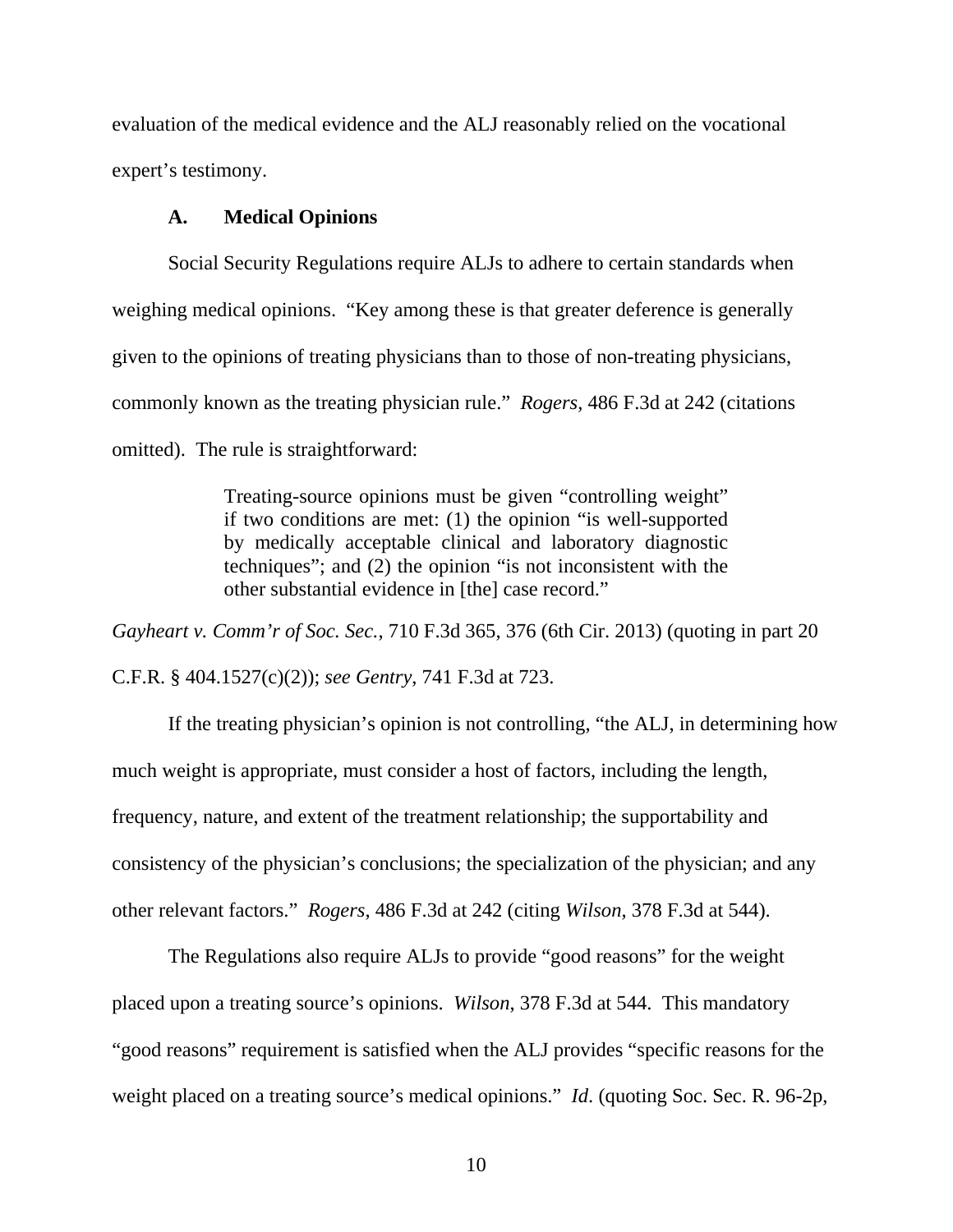1996 WL 374188, at \*5 (Soc. Sec. Admin. July 2, 1996)). The goal is to make clear to any subsequent reviewer the weight given and the reasons for that weight. *Id*. Substantial evidence must support the reasons provided by the ALJ. *Id*.

#### *Dr. Menendez*

ALJ McHugh found that Dr. Menendez's opinion was not entitled to controlling or deferential weight and, instead, assigned it "little weight." (Doc. #6, *PageID* #57). He provided several reasons. He first concluded that Dr. Menendez's "opinion is unsupported by objective signs and findings in the preponderance of the record." *Id.* He explained, "the lumbar spine pathology in the record is no more than mild to moderate in severity, and right shoulder imaging was normal. Pulmonary function studies have generally shown no more than mild findings, and the claimant's diabetes is not documented as causing any significant complications." *Id.*

Plaintiff, however, disagrees. She asserts that the medical evidence of record supports Dr. Menendez's opinion. She emphasized that multiple tests show severe cardiac and vascular problems as well as multiple orthopedic issues. (Doc. #7, *PageID* #s 1038-39). However, most—if not all—of the issues identified by Plaintiff are addressed in ALJ McHugh's opinion. Plaintiff, for example, points to diagnostic imaging from October 19, 2012 that showed calcified aortic atherosclerotic disease and an EKG revealed "left anterior fascicular block." *Id.* at 1038 (citation omitted); *see* Doc. #6, *PageID* #s 403, 433. And, on March 17, 2015, a carotid artery report indicated "There is evidence of right external carotid artery [greater than] 50% stenosis. Estimated diameter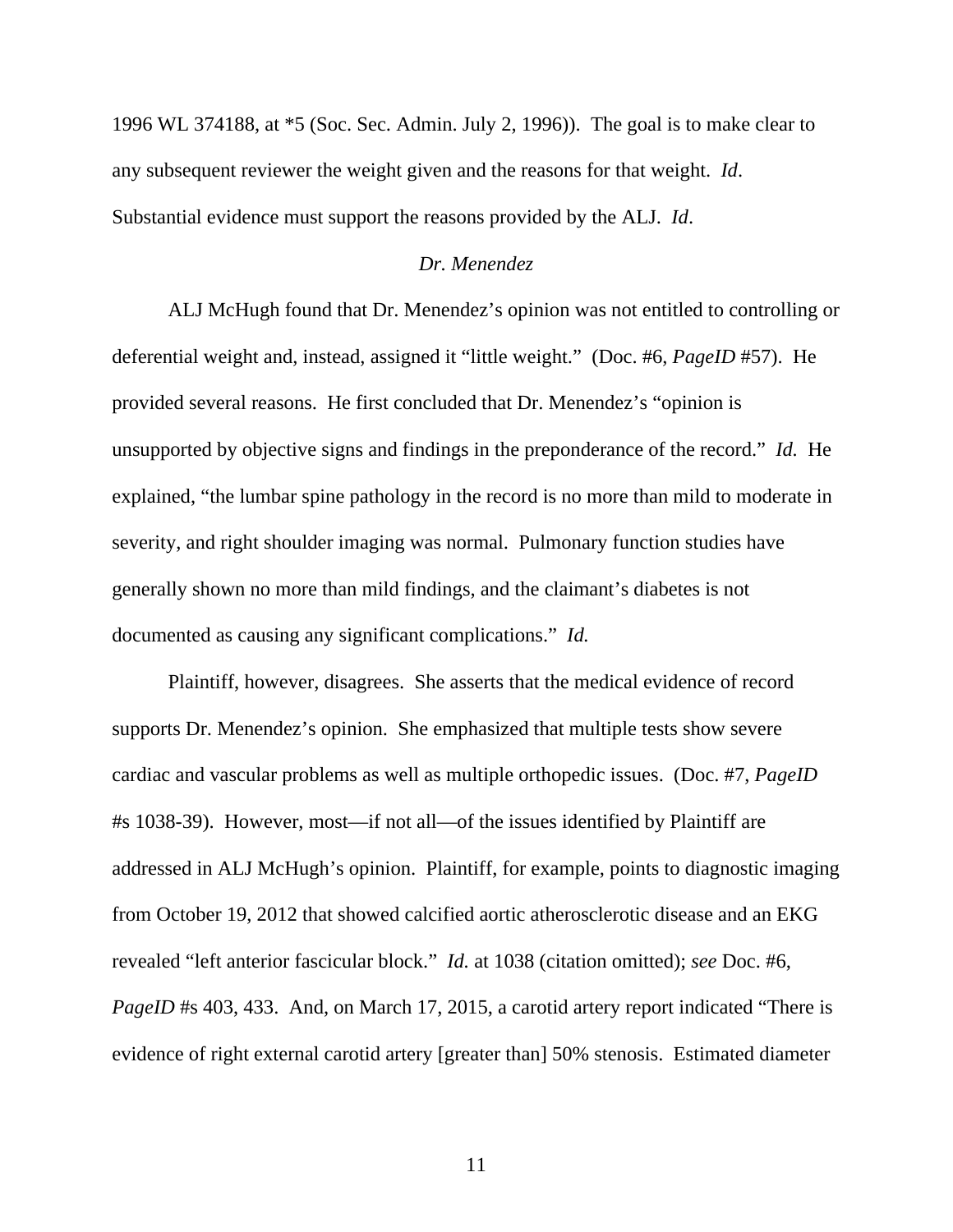reduction of the right internal carotid artery is 70-99%." *Id.* (citation omitted); *see* Doc. #6, *PageID* #999.

The ALJ acknowledged Plaintiff's heart condition at step two and reasonably concluded that it was not severe. (Doc. #6, *PageID* #48). He noted that in the carotid artery report, Dr. Peter Podore specified, "this finding is only considered critical with associated symptoms." *Id.* at 999. And, on April 27, 2015, despite noting "a followup carotid ultrasound shows 90% stenosis[,]" Plaintiff's cardiologist, Dr. Khan, does not indicate that Plaintiff has any limitations resulting from the stenosis. *Id.* at 1014. Indeed, Dr. Khan only advised Plaintiff to take aspirin when approved by her ophthalmologist; "discussed management opinions"; and suggested she "may need carotid endarterectomy [and] [s]tenting is an option ...." *Id*. Notably, Dr. Menendez does not mention any heart problems in either of his assessments, and thus, does not indicate Plaintiff has any limitations as a result of them.

Plaintiff also explains her orthopedic issues: "Testing shows focal central disc protrusion with annular tear at the L3-4 level with effacement to the ventral surface of the thecal sac, mild facet arthrosis to the mid-and lower lumbar spine, osteoporosis of the lumbar spine and osteopenia of the bilateral hips." (Doc. #7, *PageID* #1038) (citing Doc. #6, *PageID* #s 497, 499-500, 895).

The ALJ addresses these findings as well. He found that Plaintiff's osteoarthritis of the lumbar spine was a severe impairment. (Doc. #6, *PageID* #46). The ALJ, however, also concluded Plaintiff "has not sought the type of treatment one would expect for an individual claiming to suffer from disabling chronic back or shoulder pain." *Id.* at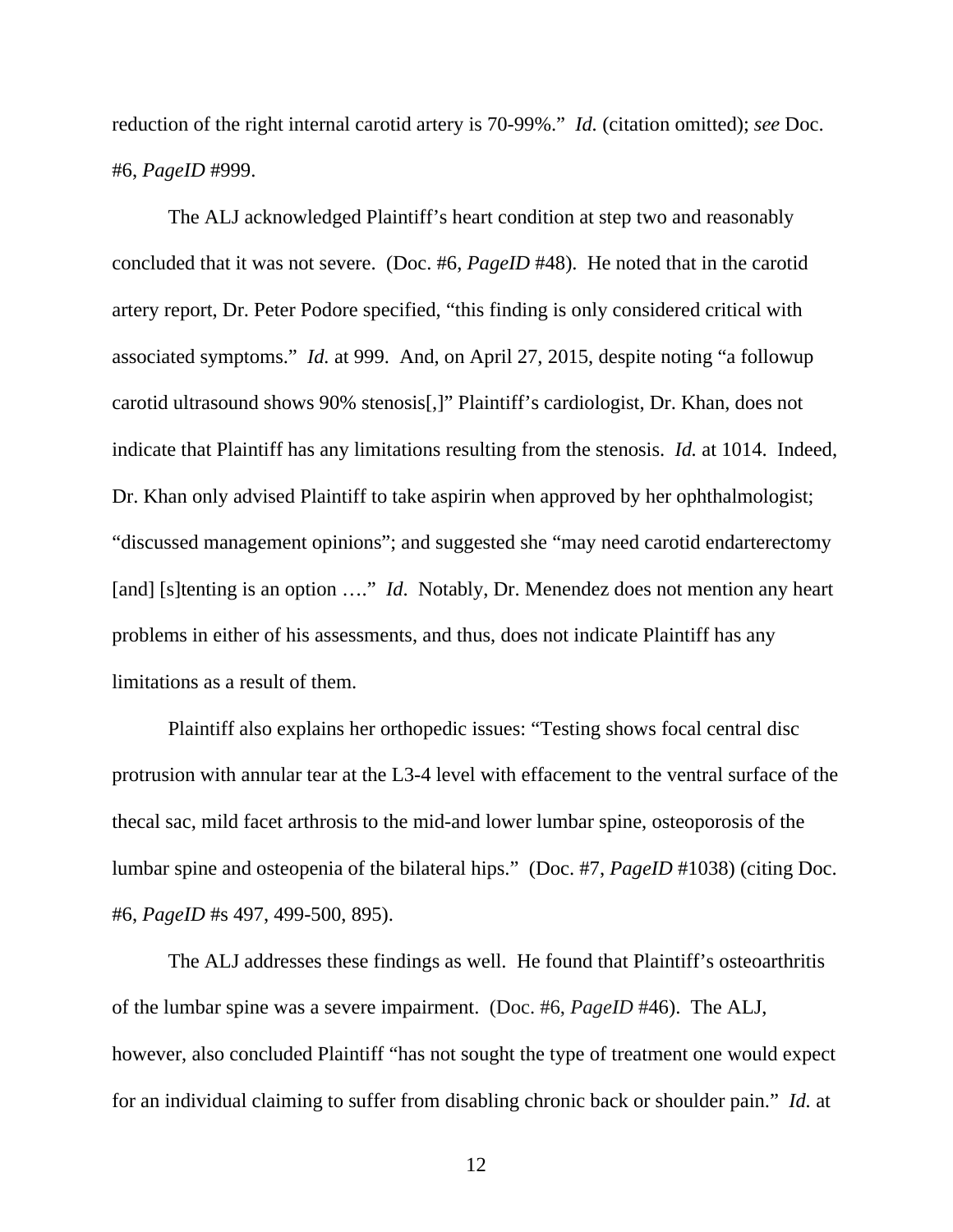52. He notes that Plaintiff participated in physical therapy for neck and back pain in 2008 and 2009 and reported good relief. *Id.* at 52, 770-79, 809-20. Additionally, Plaintiff saw a neurologist, Dr. Cynthia Africk, in November 2013. *Id.* at 52, 518-29. Dr. Africk noted that an MRI from September 16, 2013 showed "minimal[] bulges central at L5-S1 and L3-4 [with] no nerve compression." *Id.* at 524. She opined, "Here with right left pain but no nerve pinched on [MRI]. ... No surgery needed on lumbar spine. Will get her into therapy and she can followup with Dr. Menendez." *Id.* at 518. The ALJ correctly observed that Plaintiff has not had significant treatment since that time.

The ALJ further acknowledged Plaintiff's hip pain at step two and reasonably concluded it did not constitute a severe impairment. *Id.* at 47. On August 25, 2013, Plaintiff fell and x-rays showed a fracture of her left inferior pubic ramus. *Id.* at 484, 492. A month later, on September 25, 2013, a bone density densitometry scan of Plaintiff's bilateral hips revealed osteopenia.<sup>2</sup> *Id.* at 497. Plaintiff testified that her doctor prescribed a walker but she stopped using it once her fracture healed. *Id.* at 88. There is no further indication in the record that Plaintiff complained of further problems related to her hips. Accordingly, substantial evidence supports the ALJ's finding that it is not a severe impairment.

-

<sup>&</sup>lt;sup>2</sup> "[Osteopenia and osteoporosis] are varying degrees of bone loss, as measured by *bone mineral density*, a marker for how strong a bone is and the risk that it might break. If you think of bone mineral density as a slope, normal would be at the top and osteoporosis at the bottom. Osteopenia, which affects about half of Americans over age 50, would fall somewhere in between." *Osteopenia: When you have weak bones, but not osteoporosis,* HARVARD MEDICAL SCHOOL (June 2009; updated Mar. 25, 2017) https://www.health.harvard.edu/womens-health/osteopenia-when-you-have-weak-bones-but-notosteoporosis.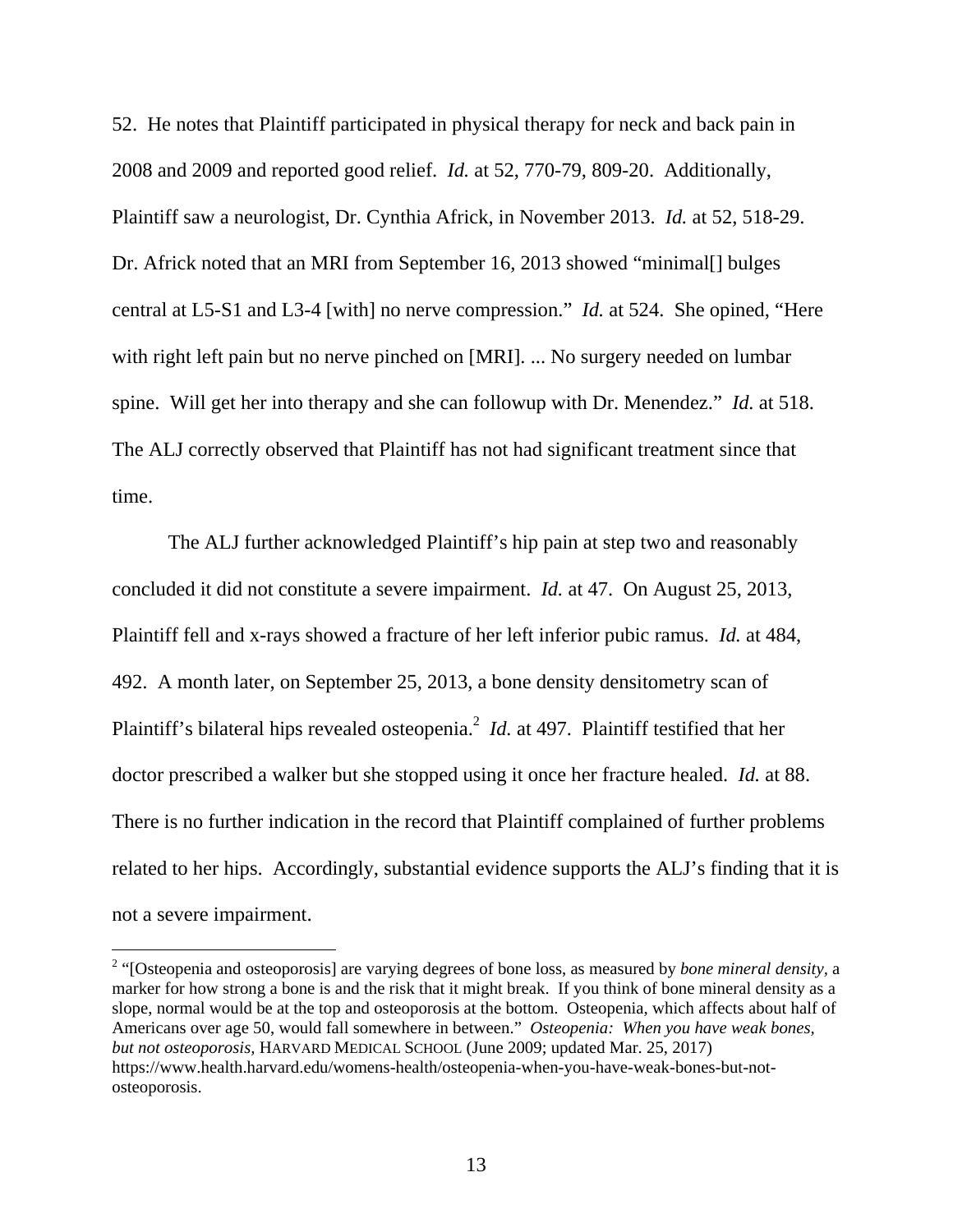The ALJ also found that Dr. Menendez's treatment notes were not consistent with his assessments. He acknowledged, "Dr. Menendez's progress notes generally show only some abnormal findings, which have included a slowed gait, moderate para-lumbosacral pain, tenderness over the lumbar spine, decreased and painful range of motion of the right shoulder, right shoulder tenderness, Dupuytren's contracture of the right hand with some notations of 4/5 grip strength in the hands bilaterally, decreased breath sounds, and only some bilateral foot weakness." *Id.* at 57. Plaintiff relies on these, or similar, notes to contend that Dr. Menendez's treatment notes are consistent with his opinion.

But, as the ALJ correctly observed, "these findings were not documented on a consistent basis, and on many other occasions, Dr. Menendez documented no significant muscle spasms, a normal gait, full strength of the right shoulder, clear lungs, normal respiratory rate and pattern, normal breath sounds with no rales, rhonhi, wheezes, or rubs." *Id.* at 57 (citing Exhibits 2F [*PageID* #s 382-433], 6F [*PageID* #s 461-95], 14F [*PageID* #s 535-71], 18F [*PageID* #s 898-905], and 22F [*PageID* #s 960-88]).

Although Plaintiff is able to point to some specific examples of her symptoms, "[t]he substantial-evidence standard ... presupposes that there is a zone of choice within which the decisionmakers can go either way, without interference by the courts." *Mullen v. Bowen,* 800 F.2d 535, 545 (6th Cir. 1986). "[I]f substantial evidence supports the ALJ's decision, this Court defers to that finding 'even if there is substantial evidence in the record that would have supported an opposite conclusion.'" *Blakley*, 581 F.3d at 406 (quoting *Key v. Callahan,* 109 F.3d 270, 273 (6th Cir. 1997)). In the present case, substantial evidence supports the ALJ's finding that Dr. Menendez's opinions concerning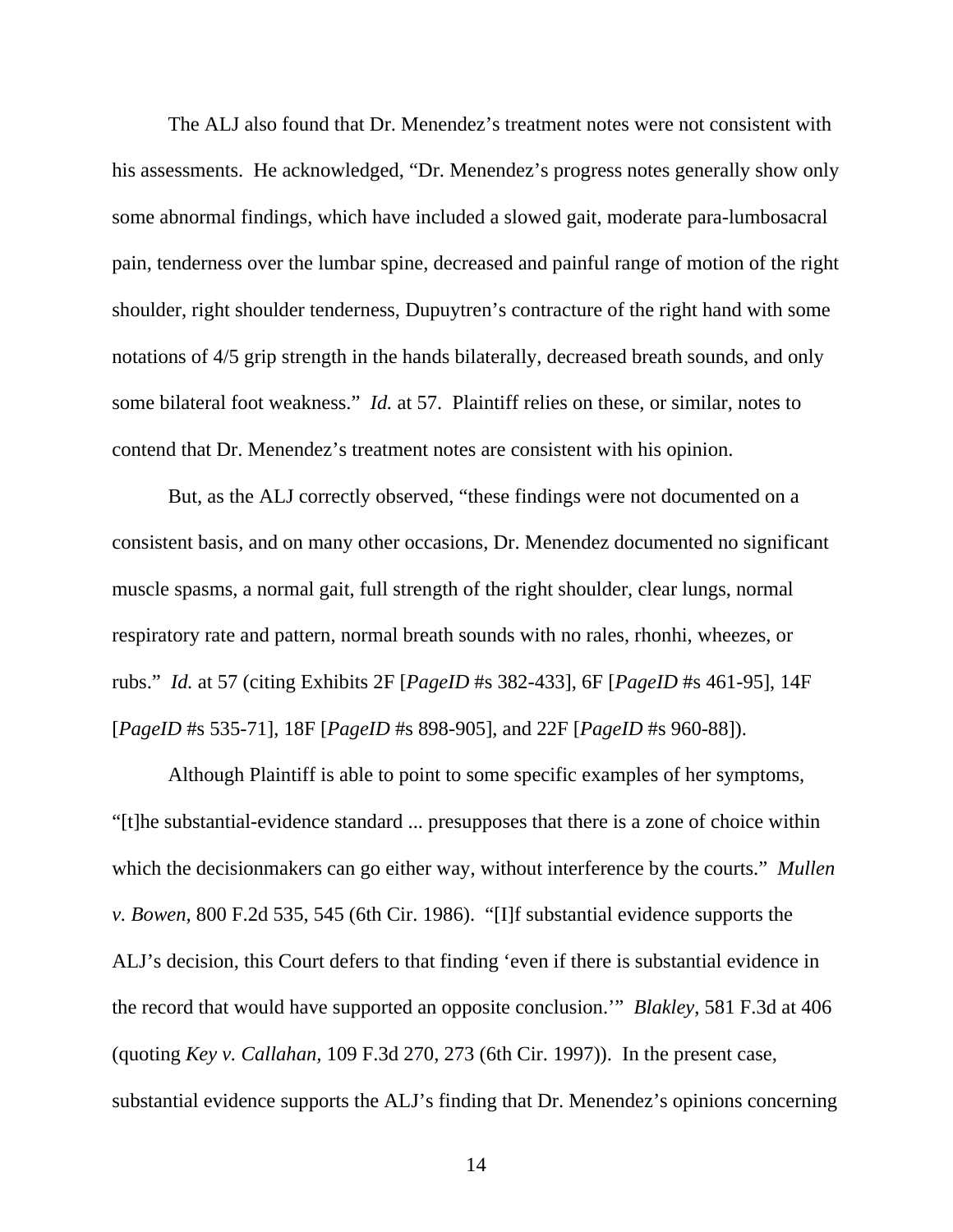Plaintiff's limitations are not supported by objective evidence and are not consistent with his treating notes.

 The ALJ also addressed some of the factors. He appropriately recognized that Dr. Menendez has been Plaintiff's primary-care physician for several years. (Doc. #6, *PageID* #57); *see* 20 C.F.R. § 404.1527(c)(2)(i) ("Generally, the longer a treating source has treated you and the more times you have been seen by a treating source, the more weight we will give to the source's medical opinion."). Plaintiff emphasizes that Dr. Menendez's treatment relationship with her was extensive. In June 2014, when he completed one of his assessments, he had seen Plaintiff nine times. (Doc. #7, *PageID* #1039). Further, Plaintiff saw other doctors and nurse practitioners at Dr. Menendez's practice six more times. *Id.* Although this detailed analysis is comprehensive and helpful, the ALJ's failure to include the number of times Plaintiff saw Dr. Menendez does not constitute error in this case.

 The ALJ also points out that Dr. Menendez is a family physician and not a specialist. (Doc. #6, *PageID* #57). This observation reasonably supports the ALJ's decision to discount Dr. Menendez's opinions. S*ee* 20 C.F.R. § 404.1527(c)(5) ("We generally give more weight to the medical opinion of a specialist about medical issues related to his or her area of specialty than to the medical opinion of a source who is not a specialist.").

ALJ McHugh addresses two of Dr. Menendez's opinions specifically. He first assigns "little weight" to Dr. Menendez's opinion that Plaintiff's depression and anxiety would markedly limit her ability to tolerate work stress. He emphasizes, "Dr. Menendez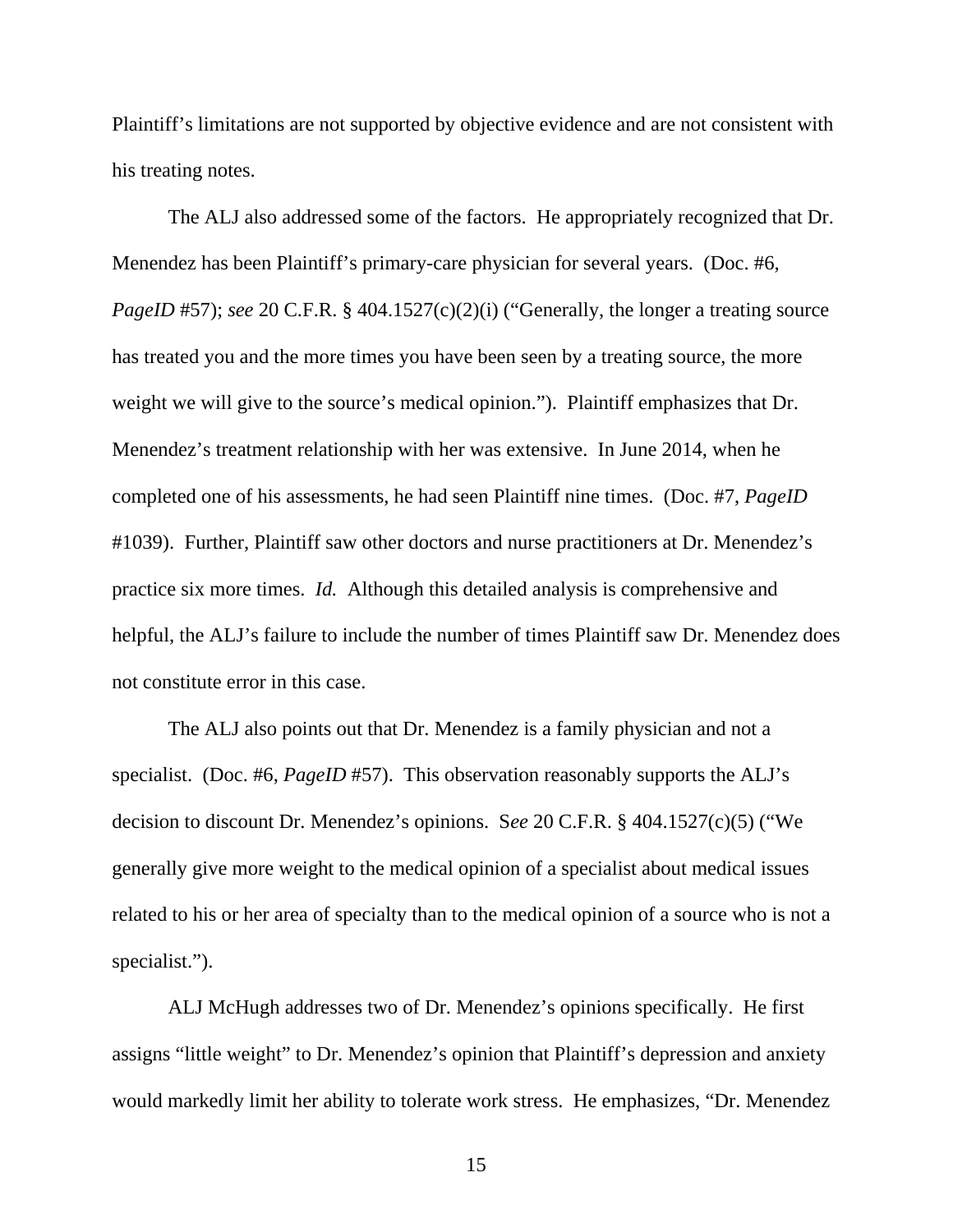is an internist and is less qualified to offer an opinion on the claimant's level of mental functioning." (Doc. #6, *PageID* #57). As mentioned above, specialization is a factor for ALJ's to consider. *See* 20 C.F.R. § 404.1527(c)(5). However, the ALJ should also have acknowledged that Dr. Menendez treated Plaintiff's mental conditions since at least May 2013. (Doc. #6, *PageID* #400).

The ALJ also gave "little weight to Dr. Menendez's opinion that the claimant was 'totally and permanently disabled,' as the determination of disability is a question reserved to the Commissioner, and there is no indication that Dr. Menendez is qualified to offer an opinion on the claimant's employability." *Id.* at 57. The fact that Dr. Menendez expressed an opinion on the ultimate issue of Plaintiff's disability status is not a valid reason to discount or ignore it. "The pertinent regulation says that 'a statement by a medical source that you are 'disabled' or 'unable to work' does not mean that we will determine that you are disabled.' That's not the same thing as saying that such a statement is improper and therefore to be ignored...." *Bjornson v. Astrue*, 671 F.3d 640, 647 (7th Cir. 2012) (internal citation omitted); *see Kalmbach v. Comm'r of Soc. Sec.*, No. 09-2076, 409 F. App'x 852, 861 (6th Cir. 2011) ("the fact that the ultimate determination of disability, *per se,* is reserved to the Commissioner, 20 C.F.R. § 404.1527(e) [§  $416.927(d)(1)$ ], did not supply the ALJ with a legitimate basis to disregard the physicians' [opinions]."). However, the ALJ provided other good reasons for rejecting Dr. Menendez's opinion and, therefore, any errors he made in discussing these two specific opinions are harmless.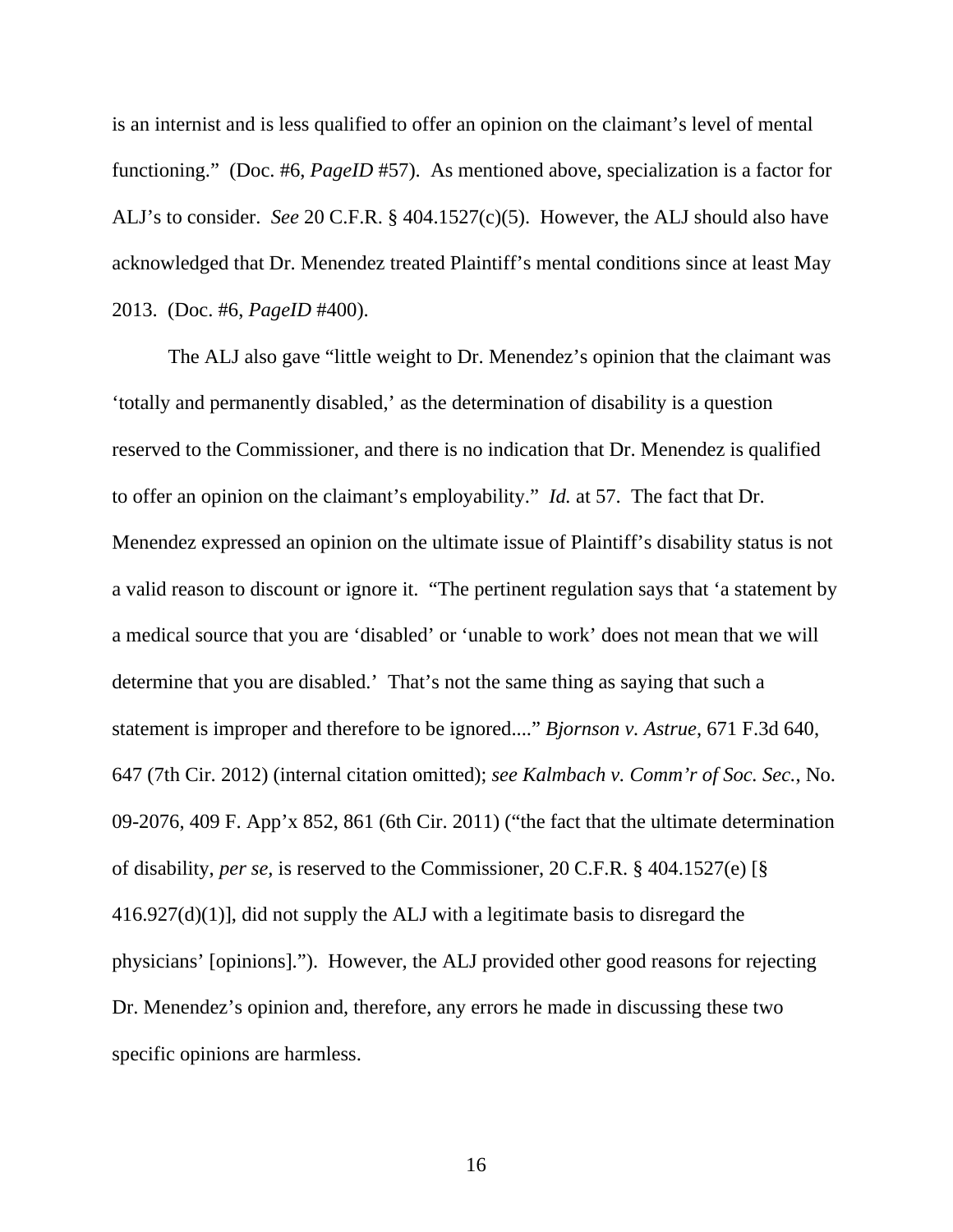The court's review of an ALJ's decision is limited to determining whether the ALJ applied the correct legal standard and whether the ALJ's decision is supported by substantial evidence. *Gayheart,* 710 F.3d at 374. In the present case, ALJ McHugh applied the correct legal standards to determine that Dr. Menendez's opinions are entitled to little weight. The ALJ's decision is supported by substantial evidence.

# *State Agency Record-Reviewing Physicians*

The ALJ assigned "significant weight to the opinions of the DDD reviewing physicians [Dr. Lehv and Dr. Sreenivas], with greatest weight to [Dr. Sreeniva's] most recent assessment, as their assessments are generally supported by objective signs and findings in the preponderance of the record." (Doc. #6, *PageID* #56). The ALJ "essentially adopted these limitations but has added a few additional non-exertion limitations to further account for the claimant's severe impairments." *Id*. Plaintiff contends that the ALJ erred in his assessment of these opinions.

Under the Regulations, "Unless a treating source's opinion is given controlling weight, the administrative law judge must explain in the decision the weight given to the opinions of a State agency medical or psychological consultant…." 20 C.F.R. § 416.927(e)(2)(ii); *see* Soc. Sec. R. 96-6p, 1996 WL 374180, at \*2 (Soc. Sec. Admin. July 2, 1996). When considering the opinions of nontreating sources, ALJs use the same factors applicable to weighing treating source opinions—the examining relationship, supportability, consistency, specialization, and other factors such as the source's understanding of disability programs. 20 C.F.R. § 416.927(a)-(d).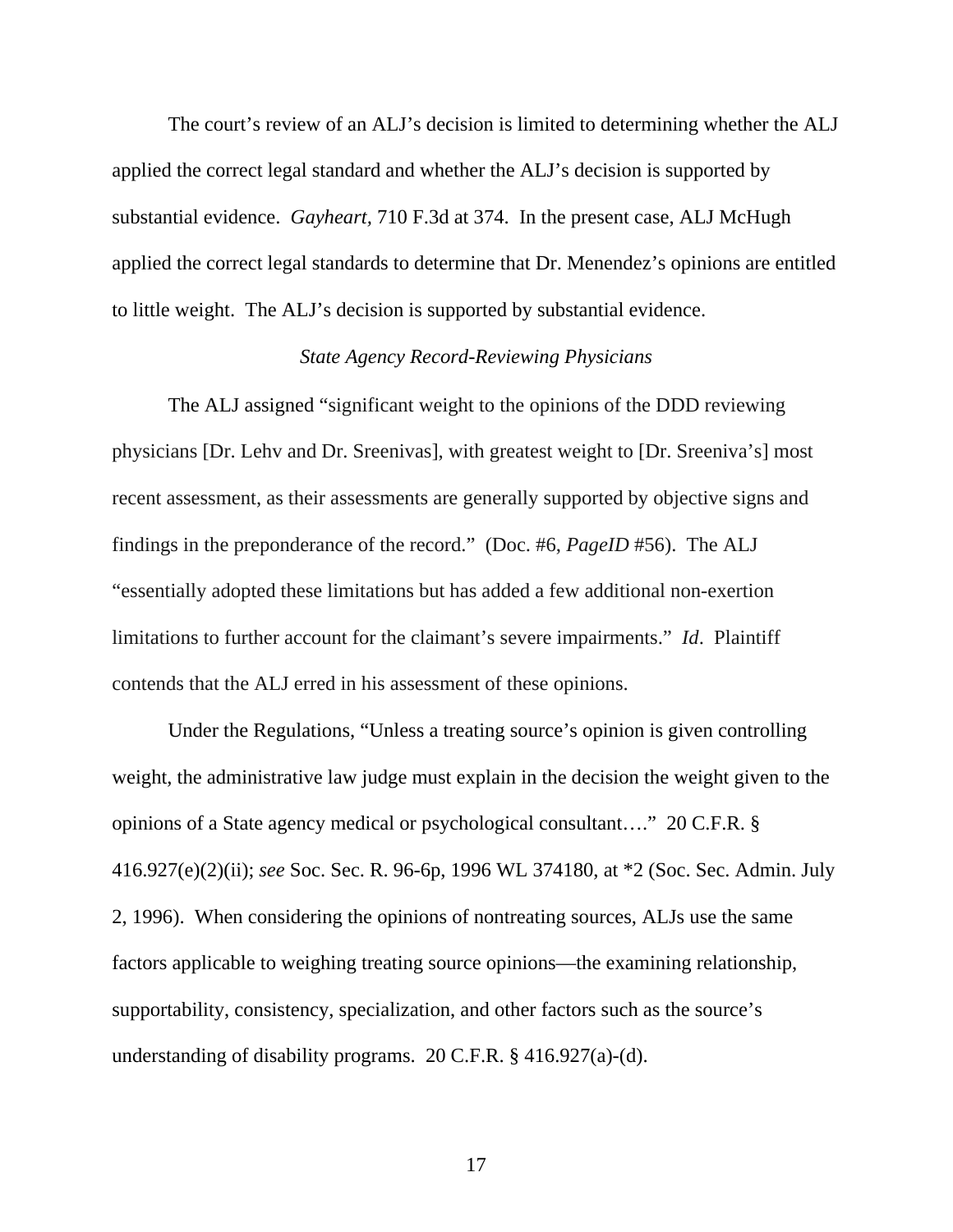Plaintiff contends the ALJ erred by failing to provide citations to evidence that support his conclusion. Plaintiff is correct. However, given the similarities between the ALJ's assessment of Plaintiff's residual functional capacity and the State agency physicians' opinion, the ALJ's reasons for Plaintiff's limitations throughout his decision also support his conclusion that the State agency physicians' opinions are entitled to significant weight. For example, the State agency physicians opined Plaintiff could lift and/or carry twenty pounds occasionally and ten pounds frequently, $3$  and she is limited to occasional reaching overhead with her right upper extremity. (Doc. #6, *PageID* #s 142-43, 174-75). The ALJ, after discussing medical reports concerning Plaintiff's shoulder, concluded, "When considering these findings, as well as the relatively mild to moderate pathology described above, the limitation to a reduced range of light exertion with only occasional right-sided overhead reaching adequately accounts for these conditions." *Id.* at 52. Because the ALJ's finding mirrors the State agency physicians' opinions, the reasons he provided for his findings also support the State agency physicians' opinions.

Plaintiff further argues that the ALJ applied much stricter scrutiny to Dr. Menendez's opinion than he did to the State agency physicians. (Doc. #7, *PageID*  #1041). She points out, for example, the ALJ noted that Dr. Menendez is a family physician and not a specialist. But, he does not discuss whether the state agency physicians are specialists. The ALJ further discounted Dr. Menendez's opinion because

 $3$  Under the Regulations, "Light work involves lifting no more than 20 pounds at a time with frequent lifting or carrying of objects weighing up to 10 pounds...." 20 C.F.R. §404.1567(b).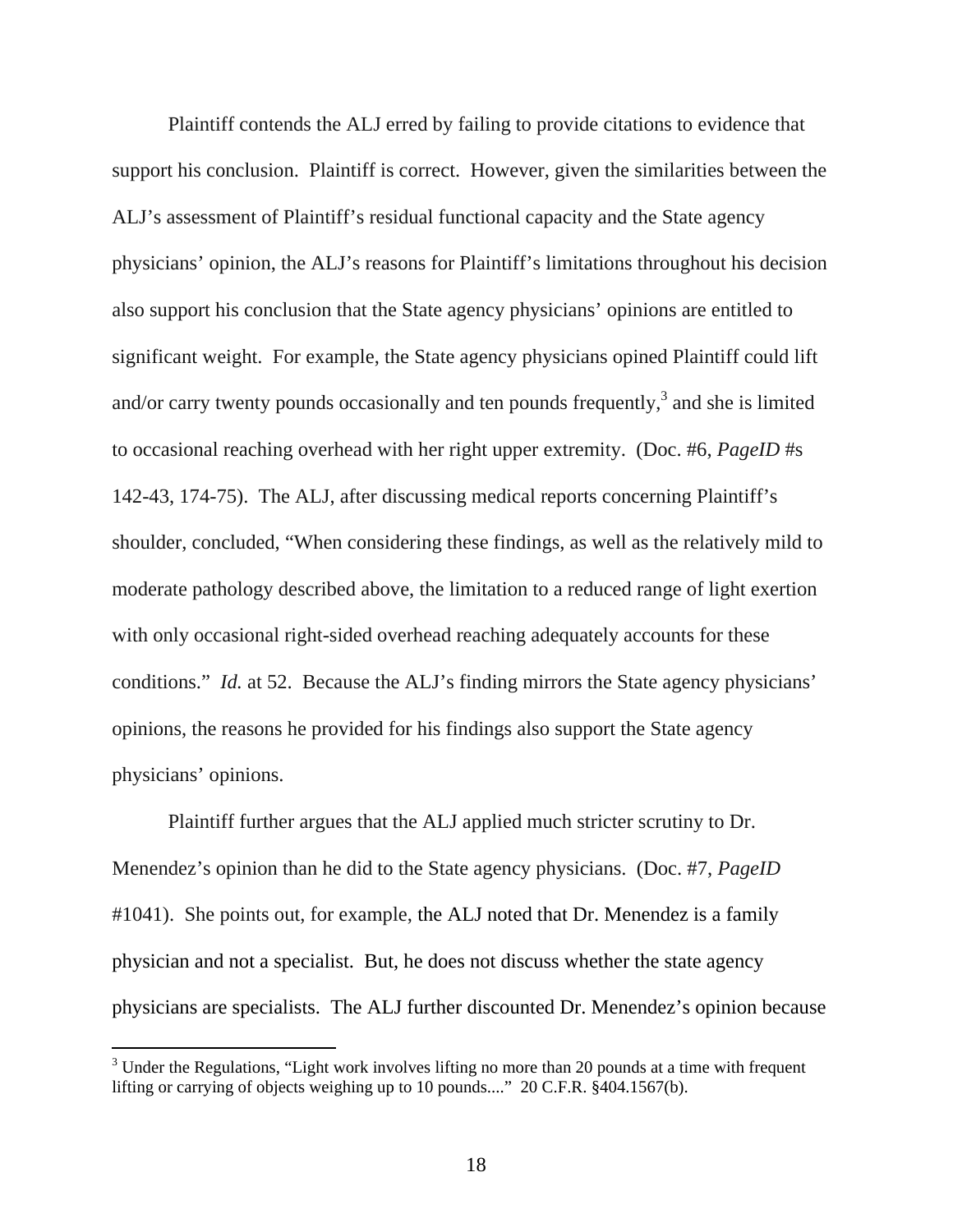"there is no indication that [he] is qualified to offer an opinion of Ms. Smith's employability." (Doc. #6, *PageID* #57). The ALJ does not, however, question whether the state agency physicians are qualified to offer an opinion on Ms. Smith's employability.

Plaintiff is correct that to the extent possible, the ALJ should have indicated whether the State agency physicians specialize in a particular area of medicine. "[T]he regulations do not allow the application of greater scrutiny to a treating-source opinion as a means to justify giving such an opinion little weight. Indeed, they call for just the opposite." *Gayheart*, 710 F.3d at 374. However, the ALJ did not need to address whether the State agency physicians were qualified to offer an opinion of Plaintiff's employability, as "State agency medical and psychological consultants are highly qualified physicians and psychologists who are experts in the evaluation of the medical issues in disability claims under the Act." Soc. Sec. R. 96-6p, 1996 WL 374180, at \*2.

ALJ McHugh did not categorically accept the State agency physicians' opinions. Indeed, he added a significant number of additional limitations. For example, they found Plaintiff could stand and/or walk for up to six hours total in an eight-hour day, and the ALJ lowered it to only four hours. (Doc. #6, *PageID* #s 50, 142, 174). Both physicians opined Plaintiff could frequently climb ramps or stairs and the ALJ reduced it to occasional. *Id.* at 50, 142, 175. Both found she had no limitations in her ability to balance and the ALJ concluded she could never balance. *Id.*

ALJ McHugh provided good reasons for assigning the State agency physicians' opinion significant weight. Substantial evidence supports those reasons.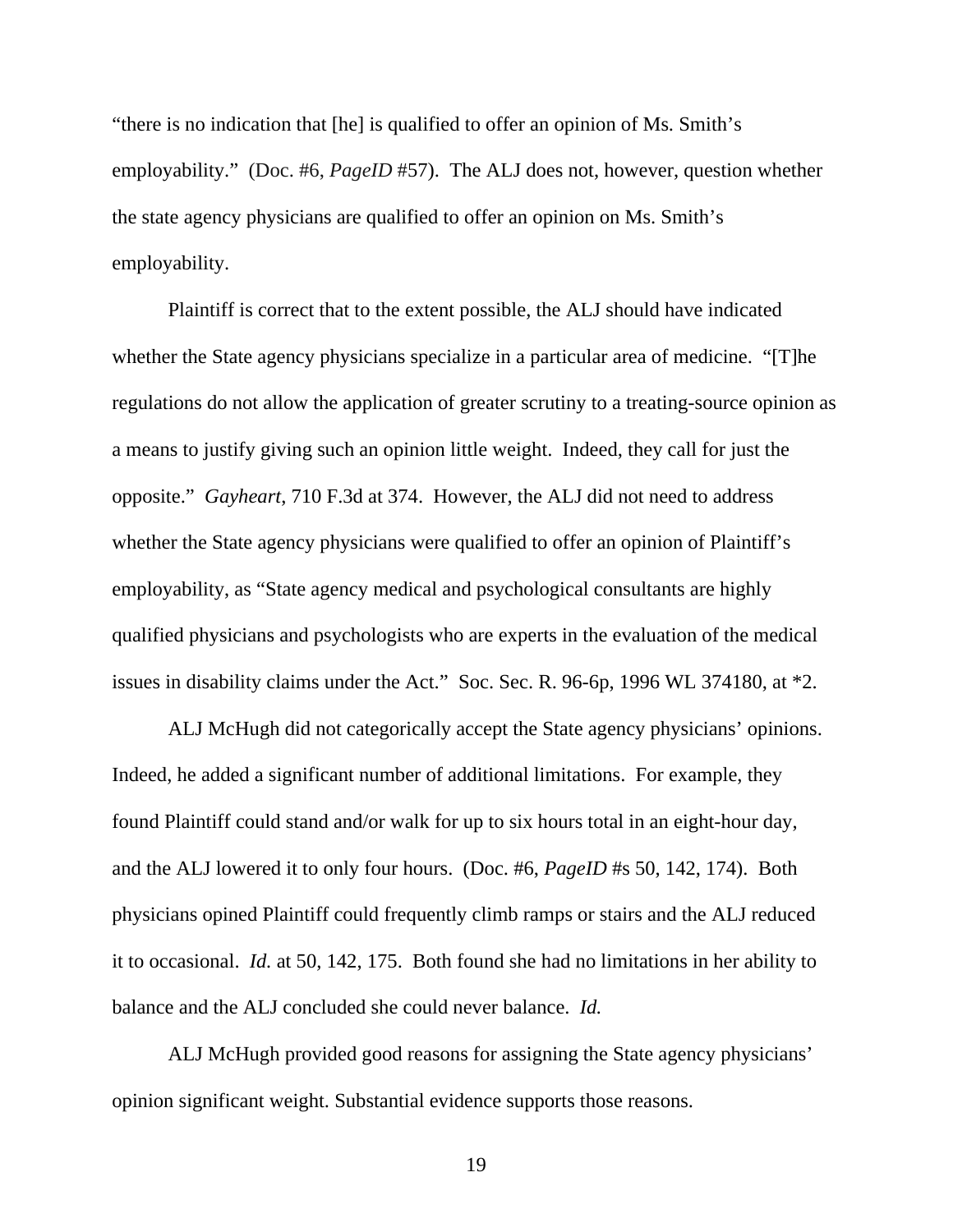#### **B. Vocational Expert**

Plaintiff asserts that the ALJ's hypothetical to the vocational expert, Charlotte Ewers, lacks support in the record. She contends, "The record supports that Ms. Smith would be off task greater than 10% of the workday. … It seems as if the ALJ also took that same position, but when it resulted in there being no jobs available, he reduced the time off task to 5% or less per day." (Doc. #7, *PageID* #1042). She further explained, "This reduction in the percentage of time off task may or may not be a little sketchy. Unfortunately, the ALJ did not address this in his decision. It seems a little suspect to ask a question that would rule out all jobs and then quickly, with no other explanation, change the question to result in jobs still being available." *Id.* at 1043.

Plaintiff's summary is not an accurate assessment of the ALJ's conversation with the vocational expert. After going through his hypothetical with Ms. Ewers, the ALJ added two limitations: 1) "A sit stand option whereby the person can sit for 15 minutes out of every hour standing"; and 2) "In addition to normal breaks, off task less than 10% of the day." (Doc. #6, *PageID* #113). Ms. Ewers responded that the same jobs would exist with the sit/stand option. However, she asked the ALJ to clarify how much time the hypothetical individual would be off task. She required clarification because the same jobs would exist if the individual was off task up to 5% of the day, but all jobs would be eliminated if the individual was off task more than 5% of the day. Thus, Ms. Ewers could not answer the ALJ's hypothetical without knowing whether the individual would be off task 5% or less or over 5%. As a result, it was not "sketchy" for the ALJ to clarify his hypothetical to Ms. Ewers.